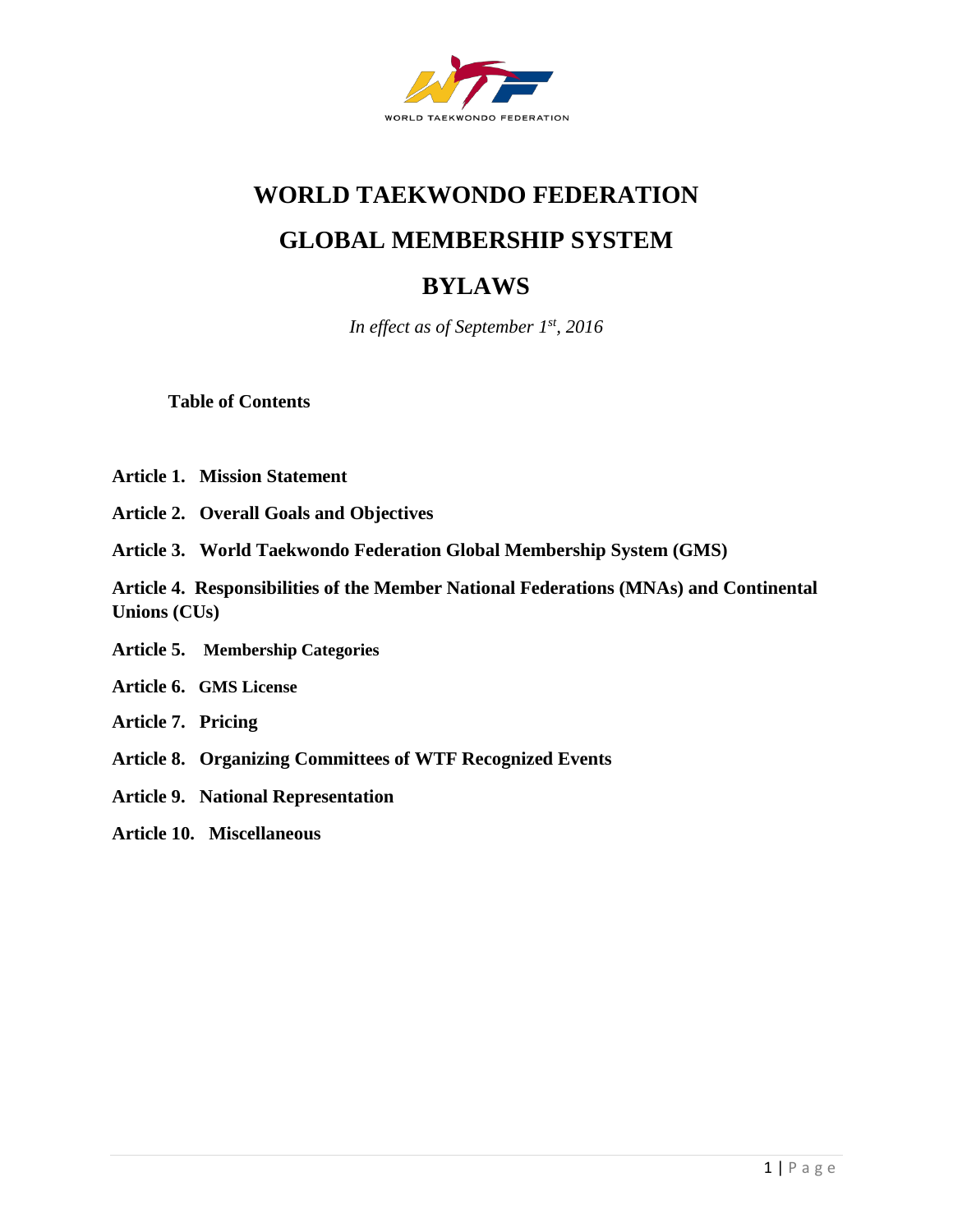

#### **ARTICLE 1. Mission Statement**

1.1 The World Taekwondo Federation Global Membership System (hereinafter: "GMS") shall strive to unify the global community of taekwondo practitioners and enthusiast by emphasizing the values of inclusion, excellence orientation, global citizenship and good will.

1.2 The GMS shall strive to use the latest technology to create a comprehensive database of all individuals involved in the art of taekwondo in each and all Member National Associations ("MNAs") of the World Taekwondo Federation ("WTF").

#### **ARTICLE 2. Overall Goals and Objectives**

2.1 The GMS will continue to improve by providing tools to all MNAs for the management of memberships, events and tournaments in their respective countries. It will also aim to provide value-added services for all members of the GMS

2.2 The main purpose of the GMS database is to reflect the demographics and diversity of the taekwondo community in order to attract large and small entities to support our beloved sport in the world.

#### **ARTICLE 3. World Taekwondo Federation Global Membership System (GMS)**

3.1 The GMS is an online global membership database comprised of all taekwondo practitioners registered to the MNAs. Practitioners include, but are not limited to athletes, coaches, trainers, referees, officials, executives, medical staff, support staff, media, volunteers and fans.

3.2 Each individual in the GMS database is assigned a unique license number for identification ("GMS License"). Each GMS License can represent one or more of the membership categories listed in Article 5.

## **ARTICLE 4. Responsibilities of the Member National Federations (MNAs) and Continental Unions (CUs)**

4.1 MNAs are required to implement these bylaws, as amended from time to time, in accordance to WTF Statutes (see Article 16.1 of the WTF Statutes). These bylaws govern the GMS which is part of the WTF. The WTF is a not-for-profit organization registered in the Republic of Korea and is the international governing body of taekwondo as an Olympic Sport.

4.2 Continental Unions (CU's) are required to implement these bylaws, as amended from time to time, in accordance with the WTF Statutes (see Article 20.1 of the WTF Statutes). Each CU can investigate any breach of these bylaws in accordance with the respective/applicable bylaws.

4.3 Data Privacy. Each MNA and CU is required to ensure and warrant compliance with any and all applicable laws, rules and regulations governing the protection of each member's personal and/or sensitive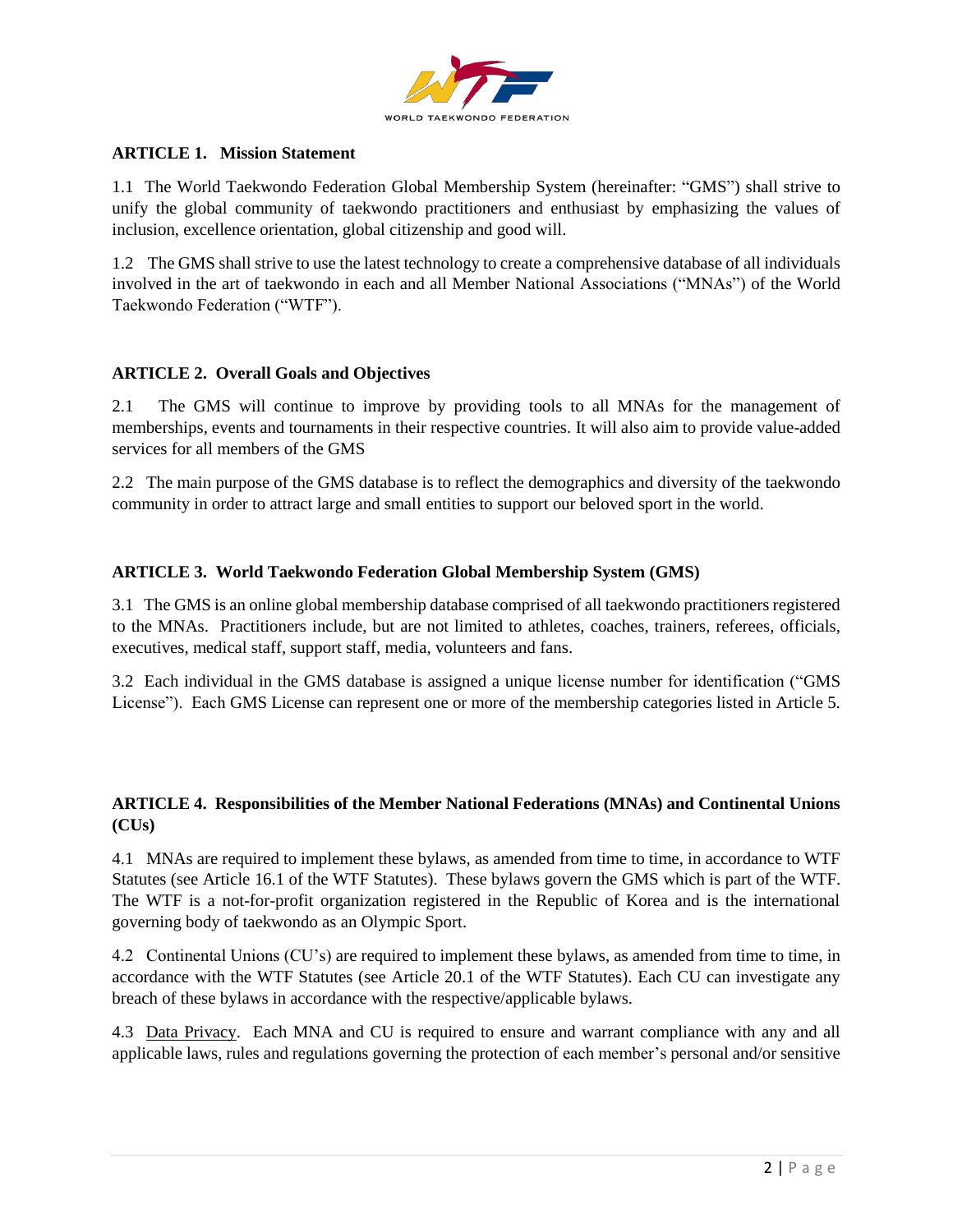

information handled under the terms of these Bylaws. The WTF reserves the right to require that each MNA and CU sign data protection agreements that can be modified and/or supplemented from time to time.

4.4 Support. The official language of the WTF is English. Each MNA and CU shall appoint an English speaking administrator, who will carry out the responsibilities of implementation of the GMS within their area. This administrator will be the contact person between the GMS Team as well as all registering/renewing MNA members; he/she will be responsible for understanding the system and disseminating important information from the GMS to the membership.

#### **ARTICLE 5. Membership Categories**

5.1 Membership Categories. There are four (4) types of membership categories for which a GMS License can be obtained:

5.1.1 WTF Global Athlete License (GAL). The GAL is for any athlete/practitioner who registers for the GMS.

5.1.2 WTF Global Official License (GOL). The GOL is for any official such as coaches, trainers, referees, medical staff, or any other individual that plays an official role according to its MNA.

5.1.3 WTF Global Executive License (GEL). The GEL is for high level executives or VIPs of the MNA and CUs, such as board members, council members and sponsors. This is a limited number of licenses as determined by the WTF.

5.1.4 WTF Global License (GL). The GL is a catch all category for all individuals who do not fall under any of the above categories, such as service providers, technical support, volunteers, fans, media and parents.

## **ARTICLE 6. GMS License**

6.1 Individuals are allowed to register for a GMS License in any single, combination or all of the following membership groups: a) Individual Members, b) Clubs registered by Club Administrators, and/or c) Regions registered by Regional Administrators or MNA Administrators.

6.2 All members of a MNA must have an active GMS License. Each MNA has the option, should they choose, to allow non-members of the MNA to receive a GMS License.

6.3 Application Requirements. Each GMS License will consist of a unique number. To obtain this number, each applicant must:

6.3.1 Submit required biographical information such as: Full name, gender, date of birth, email address and the type of membership required.

6.3.2 Be approved by the MNA of the region for which the individual is applying.

6.4 MNA Approval. It is the responsibility of the MNA to set the requirements for obtaining the GMS License in accordance with Article 6.4.2 (Nondiscrimination).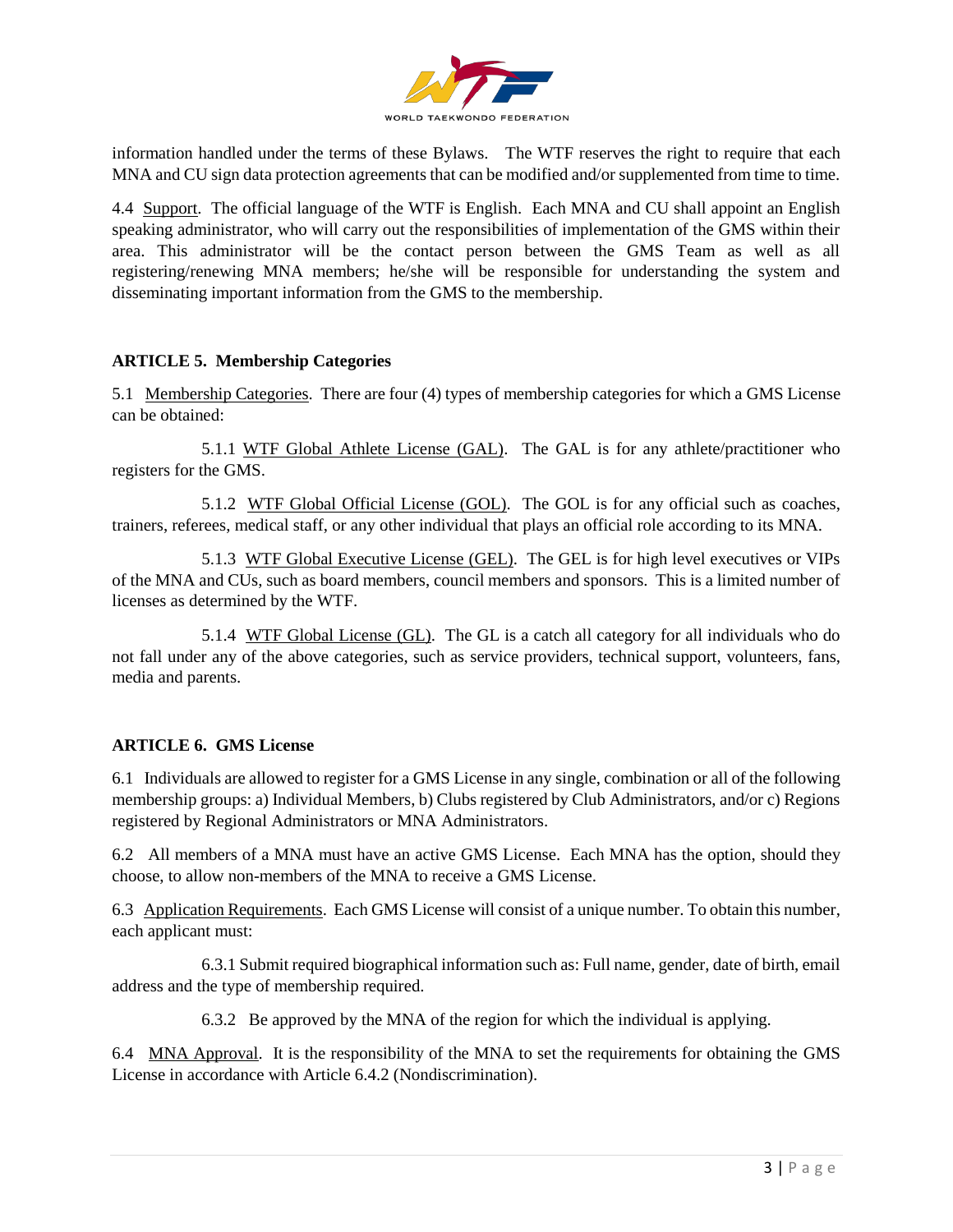

6.4.1 Verification of information. It is the responsibility of the MNA to verify that the information provided for each GMS License is accurate and complete.

6.4.2 Nondiscrimination. Each MNA must have a Policy of Nondiscrimination when issuing GMS Licenses. Requirements for issuing each GMS License should be applied consistently across all members in a particular license category with the goal of including as many members as possible. If an MNA denies an application for GMS License, good cause must be presented to the GMS team in order to issue official responses to disputes from those applicants whose licenses have been denied. Good cause is presumed if an MNA has undertaken a formal sanctioning process in line with the [World Taekwondo Dispute Management Bylaws].

6.5 Non-Transferability of the membership. Memberships are non-transferable between MNAs; if an athlete/official holds a license issued by one country but would like to represent another country, a new license from that country is required.

6.6 Multiple memberships. An individual can have more than one membership category as long as only one unique GMS License number has been issued in accordance with the above requirements. Athletes may only have one active GMS License at a time.

## **ARTICLE 7. Pricing**

7.1 GMS License prices are calculated based on Gross Domestic Product ("GDP") ranking for each country as defined by the United Nations. Pricing details will be available to all MNAs and CU and are subject, from time to time, to adjustments determined by the WTF.

7.2 An MNA is allowed to charge an additional fee ("Markup") to the fees charged by the WTF, so long as the markup charged is a reasonable amount for the area's median income and it is applied fairly to the MNA's membership.

## **ARTICLE 8: Organizing Committees of WTF Recognized Events**.

8.1 Organizing Committees of WTF Promoted or Sanctioned events are required to do the following:

(A) Ensure that all participants hold a valid GMS License by the start of any WTF recognized event; and

(B) Provide official results and participation list to the event's WTF technical delegates within three (3) days of the completion of the event in an appropriate WTF formatted document.